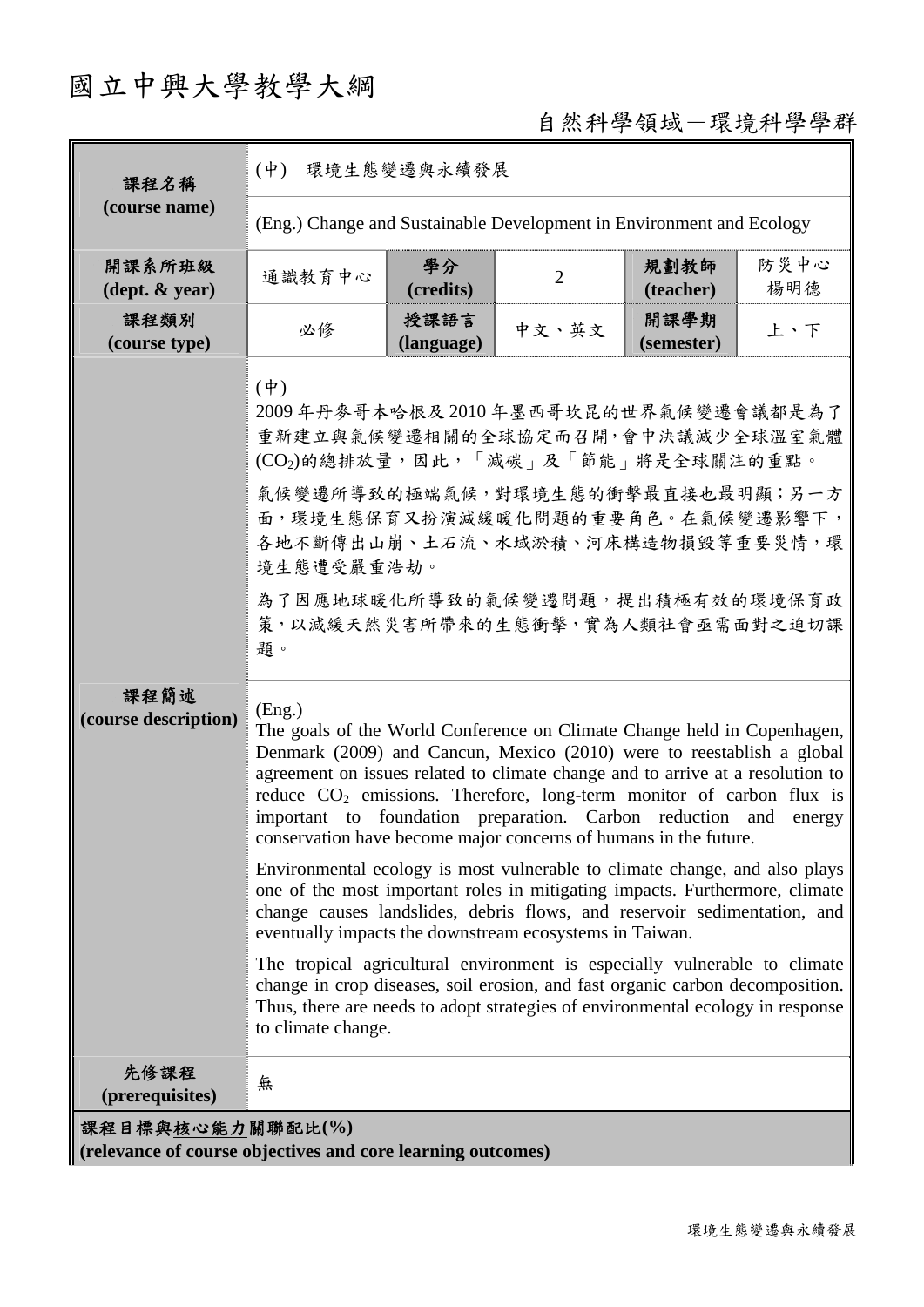| 課程目標                                                                                                                                                                                                                                         | course objectives                                                                                                                  |                                          | 核心能力<br>core learning<br>outcomes | 配比<br>合計<br>100% |  |  |  |  |  |
|----------------------------------------------------------------------------------------------------------------------------------------------------------------------------------------------------------------------------------------------|------------------------------------------------------------------------------------------------------------------------------------|------------------------------------------|-----------------------------------|------------------|--|--|--|--|--|
| 1. 環境價值<br>2. 防災認知                                                                                                                                                                                                                           | 1. Environmental values<br>2. Disaster prevention<br>3. Economic development<br>4. Ecological restoration<br>5. Future agriculture |                                          | 人文素養                              | 0%               |  |  |  |  |  |
| 3. 經濟展望<br>4. 生態復育                                                                                                                                                                                                                           |                                                                                                                                    |                                          | 科學素養                              | 0%               |  |  |  |  |  |
| 5. 未來農業                                                                                                                                                                                                                                      |                                                                                                                                    |                                          | 溝通能力                              | 0%               |  |  |  |  |  |
|                                                                                                                                                                                                                                              |                                                                                                                                    |                                          | 創新能力                              | 30%              |  |  |  |  |  |
|                                                                                                                                                                                                                                              |                                                                                                                                    |                                          | 國際視野                              | 30%              |  |  |  |  |  |
|                                                                                                                                                                                                                                              |                                                                                                                                    |                                          | 社會關懷                              | 40%              |  |  |  |  |  |
| 課程目標之教學方法與評量方法<br>(teaching and assessment methods for course objectives)                                                                                                                                                                    |                                                                                                                                    |                                          |                                   |                  |  |  |  |  |  |
| 教學方法 (teaching methods)                                                                                                                                                                                                                      |                                                                                                                                    | 學習評量方式 (evaluation)                      |                                   |                  |  |  |  |  |  |
| 1. 講授<br>2. 分組專題報告                                                                                                                                                                                                                           |                                                                                                                                    | 1. 勤惰表現<br>2. 紙筆測驗<br>3. 專題報告<br>4. 課堂討論 |                                   |                  |  |  |  |  |  |
| 授課內容(單元名稱與內容、習作 / 考試進度、備註)<br>(course content and homework / tests schedule)                                                                                                                                                                 |                                                                                                                                    |                                          |                                   |                  |  |  |  |  |  |
| ※課程內容至少應涵蓋下列面向:<br>1. 環境生態與生物多樣性<br>2. 氣候變遷之影響及其因應策略<br>3. 環境災害管理<br>4. 糧食危機與未來農業發展<br>5. 環境與社會、經濟之衝突與發展<br>6. 分組專題報告                                                                                                                        |                                                                                                                                    |                                          |                                   |                  |  |  |  |  |  |
| ※授課進度參考範例:<br>第1週 課程介紹<br>第2週 環境生態的基本概念<br>第3週 生物多樣性與物種保育<br>第4週 環境生態變遷及其災害<br>第5週 環境生態變遷因應策略與災害管理<br>第6週 人類行為對環境生態之影響<br>第7週 環境生態保育與社會經濟發展的抗衡<br>第8週 自然保護區<br>第9週 期中考<br>第10週 水資源與環境生態的交互作用<br>第 11 週 森林資源與環境生態的交互作用<br>第12週 環境生態與永續發展:糧食危機 |                                                                                                                                    |                                          |                                   |                  |  |  |  |  |  |